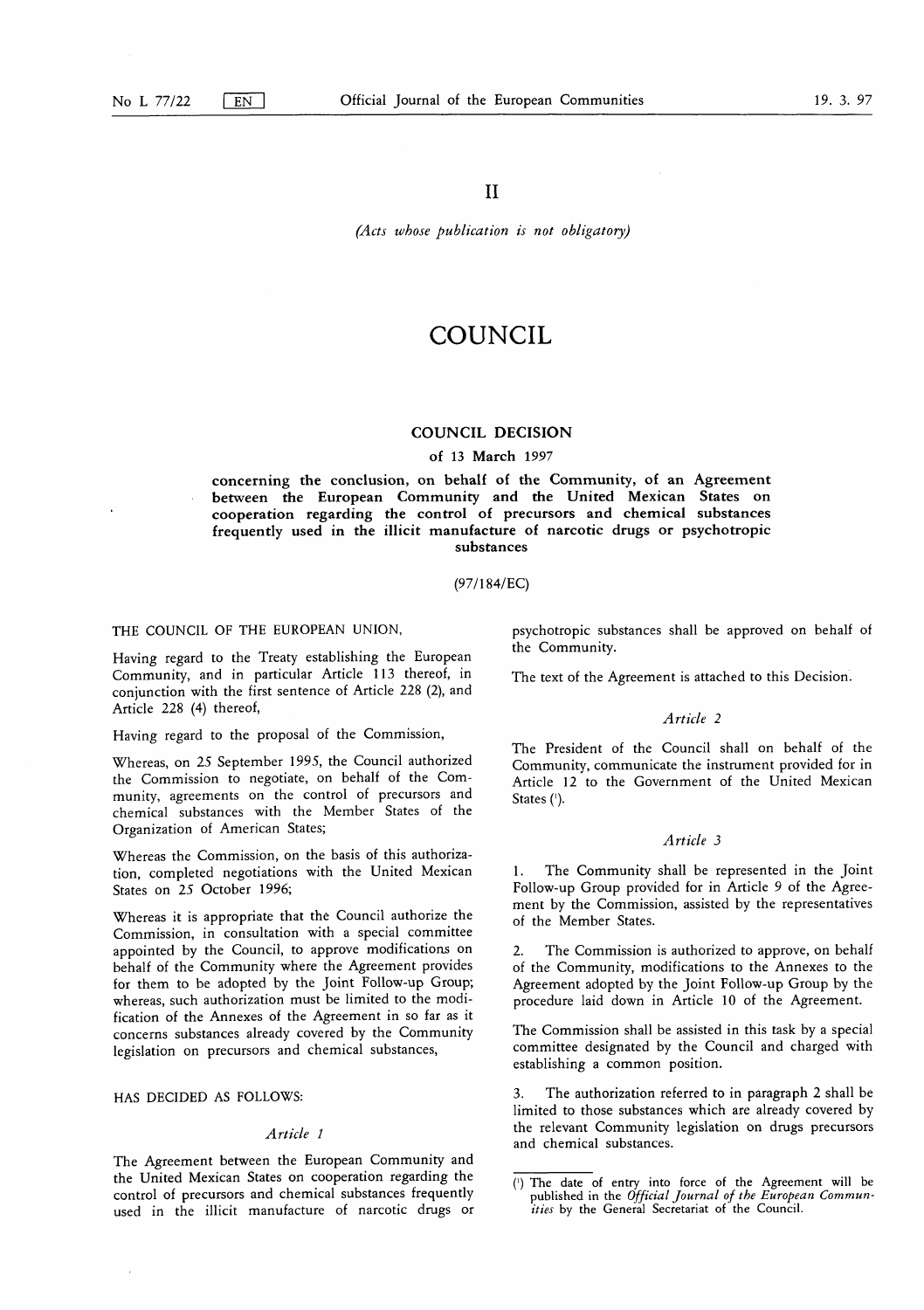# *Article 4*

This Decision shall be published in the *Official Journal of the European Communities.*

Done at Brussels, 13 March 1997.

*For the Council The President* M. PATIJN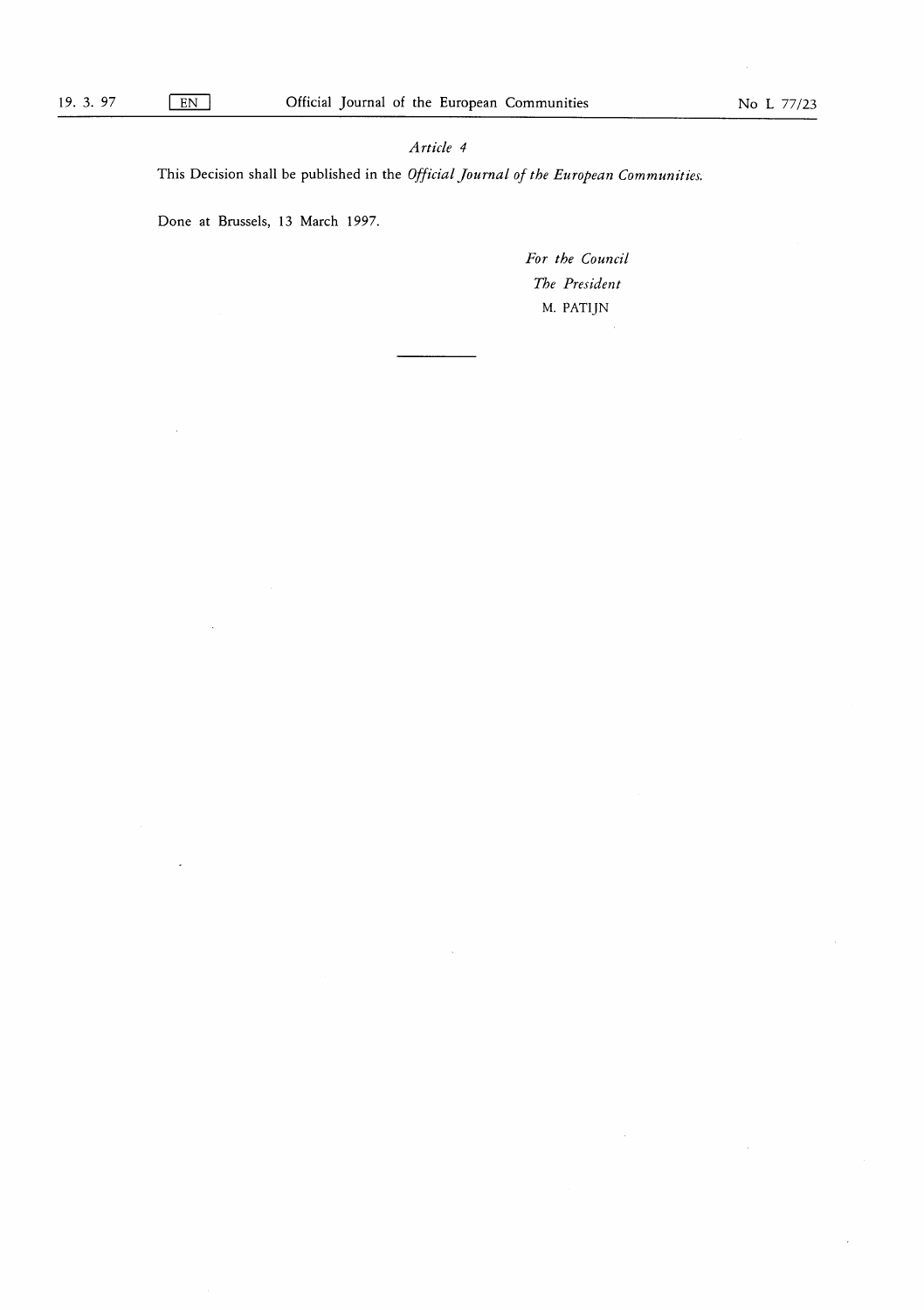#### **AGREEMENT**

**between the European Community and the United Mexican States on cooperation regarding the control of precursors and chemical substances frequently used in the illicit manufacture of narcotic drugs or psychotropic substances**

THE EUROPEAN COMMUNITY,

hereinafter referred to as the 'Community',

of the one part, and

THE UNITED MEXICAN STATES,

hereinafter referred to as 'Mexico',

of the other part,

hereinafter referred to as the 'Contracting Parties',

DETERMINED to prevent and combat the illicit manufacture of narcotic drugs and psychotropic substances by controlling the supply of precursors and chemical substances frequently used for such purposes;

ACKNOWLEDGING Article 12 of the United Nations Convention of 1988 against Illicit Traffic in Narcotic Drugs and Psychotropic Substances;

REAFFIRMING the necessity of strengthening international cooperation by the conclusion of bilateral agreements, in particular between regions and countries involved in export, import and transit of controlled substances;

CONVINCED that international trade constitutes a specific risk factor and that only cooperation arrangements between the regions concerned can prevent this danger, in particular by linking export and import controls of controlled substances;

AFFIRMING their common commitment to setting up assistance and cooperation mechanisms between Mexico and the Community in order to combat the diversion of controlled substances to illicit purposes, in harmony with the orientations and actions decided at international level;

HAVE DECIDED to conclude an Agreement on cooperation regarding the control of precursors and chemical substances frequently used in the illicit manufacture of narcotic drugs or psychotropic substances, and, to this end, have designated as their plenipotentiaries:

THE EUROPEAN COMMUNITY:

John F. COGAN, Minister Plenipotentiary, Deputy Permanent Representative of Ireland,

Alfred KOMAZ Director in the Directorate-General of 'Customs and Indirect Taxation' (DG XXI, Directorate A) of the Commission of the European Communities

THE UNITED MEXICAN STATES:

Manuel ARMENDARIZ ETCHEGARAY Ambassador Extraordinary and Plenipotentiary, Head of the Mexican Mission to the European Union,

WHO, having exchanged credentials of their full powers, found in good and due form,

HAVE AGREED AS FOLLOWS:

#### **Scope of the Agreement**

1. This Agreement sets out measures to promote cooperation between the Contracting Parties to prevent the diversion of substances frequently used in the illicit manufacture of narcotic drugs or psychotropic substances, without prejudice to the due recognition of the legitimate interests of trade and industry.

*Article 1* 2. For this purpose, the Contracting Parties shall assist each other, as set out in this Agreement, notably in:

- (a) monitoring the trade between them in controlled substances, with the aim of preventing their diversion to illicit purposes, and
- (b) providing mutual administrative and legal assistance ensuring that the provisions of the relevant-substance trade-control legislation are correctly applied.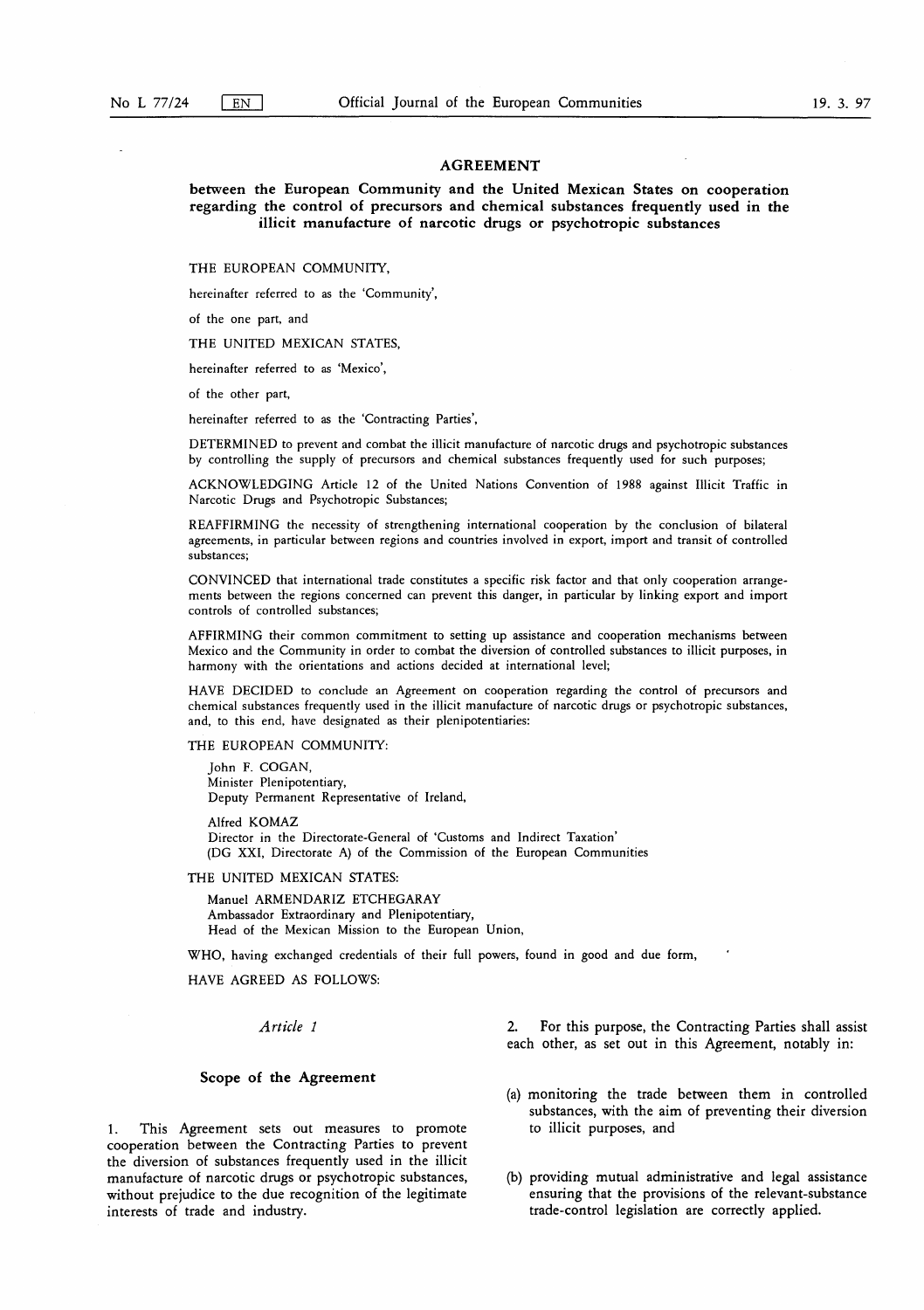3. Without prejudice to possible amendments which might be adopted within the competence of the Joint Follow-up Group, this Agreement applies to the chemical substances listed in the Annex to the 1988 UN Convention against Illicit Traffic in Narcotic Drugs and Psychotropic Substances as amended, hereinafter referred to as `controlled substances'.

# *Article 2*

# **Trade monitoring**

1. The Contracting Parties shall consult and inform each other on their own initiative of any suspicion that controlled substances may be diverted to the illicit manufacture of narcotic drugs or psychotropic substances, in particular when a shipment occurs in unusual quantities or under unusual circumstances.

2. With regard to the controlled substances listed in Annex A to this Agreement, the competent authority of the exporting Contracting Party shall, at the same time as the export authorization is issued and prior to the departure of the consignment, forward a copy of the export authorization to the competent authority of the importing Contracting Party. Specific information shall be provided where the operator benefits, in the exporting country, from an open individual authorization covering multiple export operations.

3. With regard to the controlled substances listed in Annex B to this Agreement, the export shall be authorized only when the importing Contracting Party has given its consent.

The Contracting Parties undertake to provide, reciprocally and in good time, due feedback on any information provided or measure requested under this Article.

5. When implementing the abovementioned tradecontrol measures, the legitimate interests of trade shall be duly respected. In particular, in cases covered by paragraph 3, the reply by the importing Contracting Party shall be provided within 20 working days after the reception of the message from the exporting Contracting Party. The absence of a reply within this delay shall be deemed as granting an import authorization. The refusal to grant an import authorization shall be notified in writing to the exporting Contracting Party within this delay and must be substantiated.

# *Article 3*

#### **Suspension of shipment**

1. Without prejudice to any possible implementation of technical enforcement measures, shipments shall be suspended if, in the opinion of either Contracting Party, there are reasonsable grounds to believe that controlled substances may be diverted to the illicit manufacture of narcotic drugs or psychotropic substances, or where, in the cases described in Article 2 (3), the importing Contracting Party requests the suspension.

2. The Contracting Parties shall cooperate in supplying each other with any information relating to presumed diversion operations.

#### *Article 4*

#### **Mutual administrative assistance**

I. The Contracting Parties shall supply to each other, either on their own initiative or on request, any information to prevent the diversion of controlled substances to the illicit manufacture of narcotic drugs or psychotropic substances and shall investigate cases of suspected diversion. Where necessary they shall adopt appropriate precautionary measures to prevent diversion.

Any request for information or precautionary measures shall be complied with as promptly as possible.

3. Requests for administrative assistance shall be executed in accordance with the laws regulations and other legal instruments of the requested Contracting Party.

4. The Conctracting Parties shall assist each other to facilitate the provision of evidence.

5. Administrative cooperation provided pursuant to this Article shall not prejudice the rules governing mutual legal assistance in criminal matters, nor shall it apply to information obtained under the powers exercised at the request of a judicial authority, unless the authority so agrees.

6. Information may be requested in respect of chemical substances which are frequently in the illicit manufacture of narcotic drugs or psychotropic substances but which are not included in the scope of this Agreement.

#### *Article 5*

#### **Information exchange and confidentiality**

1. Any information communicated in whatsoever form pursuant to this Agreement shall be of a confidential or restricted nature, depending on the rules applicable in each of the Contracting Parties. It shall be covered by the obligation of official secrecy and shall enjoy the protection extended to similar information under the relevant laws of the Contracting Party which received it and the corresponding provisions applying to the Community authorities.

2. Data relating to persons may be exchanged only where the receiving Contracting Party undertakes to protect such data in at least an equivalent way to the one applicable to that particular case in the applying Contracting Party liable to supply them.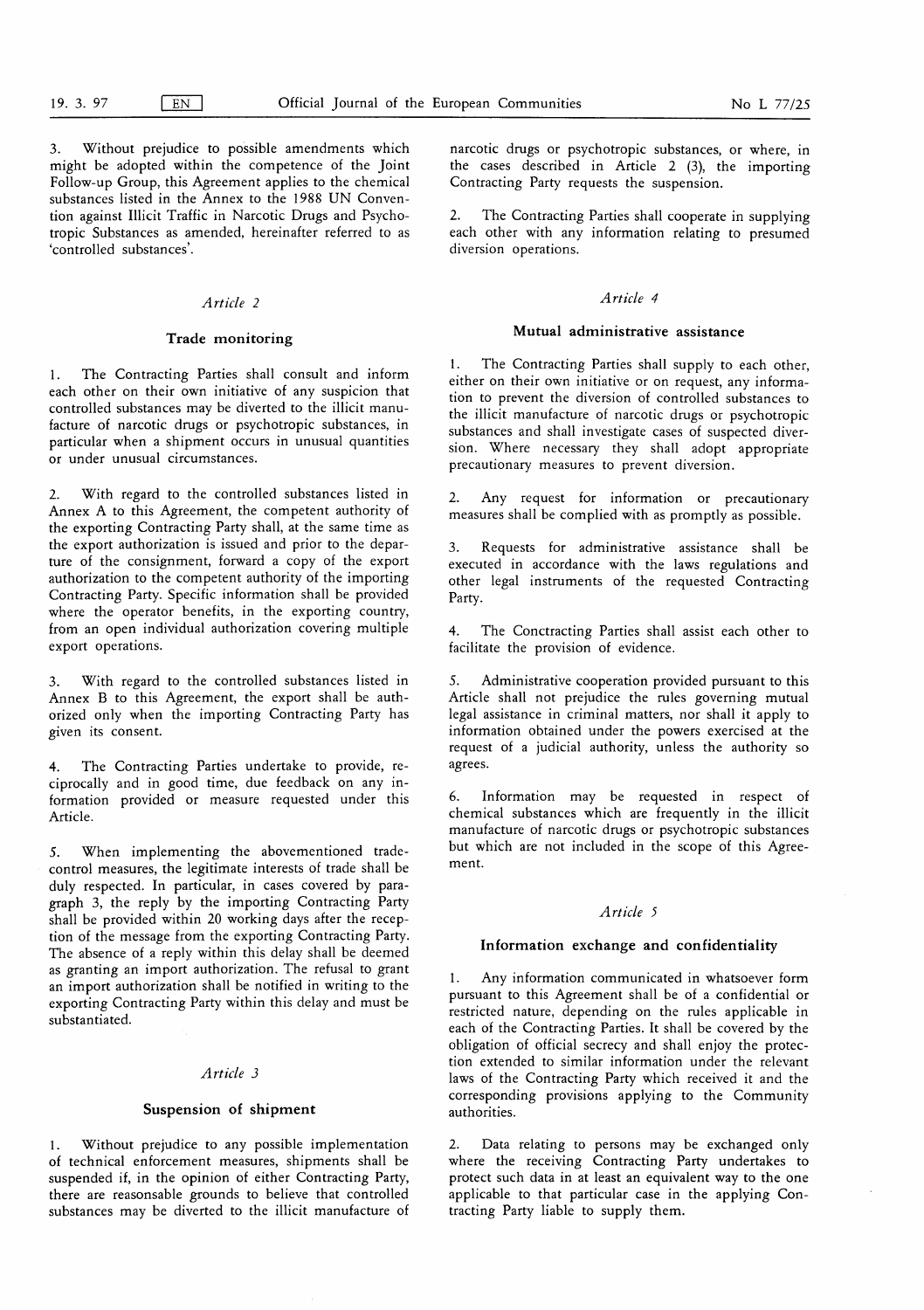3. Information obtained shall be used solely for the purposes of this Agreement. Where one of the Contracting Parties requests the use of such information for other purposes, it shall ask for the prior written consent of the authority which furnished the information. Moreover, such use shall be subject to any restrictions laid down by that authority.

4. Paragraph 3 shall not impede the use of information in any judicial or administrative proceedings subsequently instituted for failure to comply with substance control legislation. The competent authority which supplied that information shall be notified of such use.

# *Article 6*

#### **Exceptions to the obligation to provide assistance**

1. The Contracting Parties shall make every reasonable effort routinely to provide requested information and assistance.

2. In cases where the requested Contracting Party is of the opinion that compliance with the request would:

- infringe on the sovereignty of the United Mexican States or of a Member State of the Community,
- present a serious issue of public policy, security or other essential interests, in particular the cases referred to in Article S (2) concerning natural persons, or
- be contrary to the legal system of the requested Contracting Party, including, where appropriate, the legal system of the Member States of the Community liable to provide the assistance,

assistance can be refused or compliance may be made subject to the satisfaction of certain conditions or requirements.

3. If one Contracting Party requests assistance which it could not supply itself entirely or partially on a similar request, it shall state this situation in its request. The other Contracting Party shall then decide in what form it can comply with the request.

4. If assistance is refused, the decision and its explanatory reasons shall be notified without delay to the other Contracting Party.

# *Article 7*

# **Technical and scientific cooperation**

1. The Contracting Parties shall cooperate in the identification of new diversion methods as well as appropriate countermeasures, including technical cooperation to strengthen administrative and enforcement structures in this field and promote cooperation with trade and industry. Such technical cooperation may concern, in particular, training and exchange programmes for the officials concerned as well as the equipment necessary for the implementation of this Agreement.

2. Where new methods or techniques are developed which permit a rapid identification of controlled substances, the Contracting Party that becomes aware of such developments shall provide the other Contracting Party with all the relevant information so as to ensure the best possible application of this Agreement.

#### *Article 8*

#### **Implementation measures**

The Contracting parties shall endeavour to implement this Agreement by taking into account the necessity of a consistent approach of substance control legislation for the entire American continent.

2. Each Contracting Party shall appoint a competent authority or competent authorities to coordinate the application of this Agreement. These authorities shall communicate directly with one another for the purposes of this Agreement.

3. The Contracting Parties shall keep each other informed of the provisions which they adopt for the implementation of this Agreement.

#### *Article 9*

# **Joint Follow-up Group**

1. A Joint Follow-up Group on the control of precursors and chemical substances is hereby established, hereinafter referred to as 'Joint Follow-up Group', in which each Contracting Party to this Agreement shall be represented.

2. Decisions and recommendations by the Joint Follow-up Group shall be taken by mutual agreement. It shall normally meet once a year, with the date, place and programme being fixed by mutual agreement.

Extraordinary meetings may be convened by agreement of the Contracting Parties.

3. Joint Follow-up Group shall adopt its own rules of procedure.

#### *Article 10*

#### **Competences of the Joint Follow-up Group**

1. The Joint-Follow-up Group shall administer this Agreement and ensure its proper implementation. For this purpose:

— it shall study and develop the necessary means to ensure the correct functioning of the present Agreement,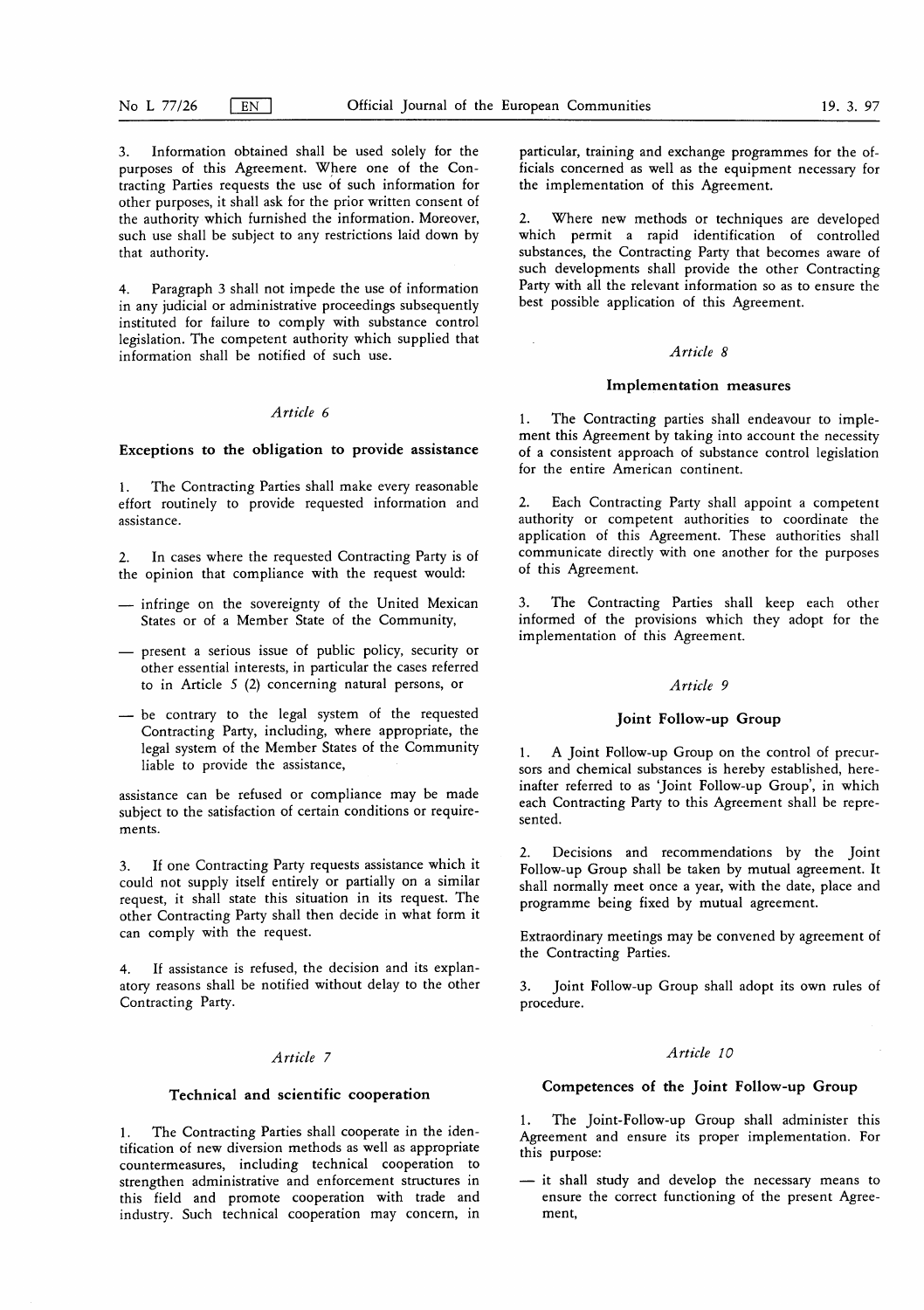- it shall be regularly informed by the Contracting Parties of their experience in applying this Agreement,
- $-$  in the cases provided for in paragraph 2, it shall take decisions,
- in the cases provided for in paragraph 3, it shall make recommendations,
- it shall study and develop the technical assistance measures referred to in Article 7,
- $-$  it shall study and develop other possible forms of cooperation in matters relating to precursors and chemical substances.

2. The Joint Follow-up Group shall adopt by mutual consent decisions to amend Annexes A and **B.**

Such decisions shall be implemented by the Contracting Parties in accordance with their own legislation.

If, in the Joint Follow-up Group, a representative of a Contracting Party has accepted a decision subject to the completion of the internal procedures necessary for that purpose, the decision shall enter into force, if no date is contained therein, on the first day of the second month after such a completion is notified.

3. The Joint Follow-up Group shall recommend to the Contracting Parties:

(a) amendments to this Agreement;

(b) any other measure required for the application of this Agreement.

#### *Article 11*

# **Other Agreements**

1. Without prejudice to the provisions of the Treaty establishing the European Community, the provisions of this Agreement shall replace, in matters covered by this Agreement, the provisions of bilateral agreements which have been concluded between individual or several Member States of the Community and the United Mexican States if they are incompatible with the former. These bilateral agreements shall not prejudice Community provisions governing the communication between the competent administrative authorities within the Community of any information obtained in matters covered by this Agreement which could be of Community interest.

2. The Contracting Parties will also notify each other of any measures in substance control matters taken with other countries.

#### *Article 12*

#### **Entry into force**

This Agreement shall enter into force on the first day of the second month following the date on which the Contracting Parties have exchanged their respective instruments of ratification, acceptance or approval, according to the rules applicable for each Contracting Party.

# *Article 13*

#### **Duration and denunciation**

1. This Agreement shall be concluded for five years and, unless otherwise disposed, it will be tacitly renewable for successive periods of the same duration.

2. This Agreement may be amended by mutual consent of the Contracting Parties.

3. Either Contracting Party may withdraw from this Agreement provided it gives 12 months' prior notice in writing to the other Contracting Party.

# *Article 14*

#### **Authentic texts**

This Agreement is drawn up in duplicate in the Danish, Dutch, English, Finnish, French, German, Greek, Italian, Portuguese, Spanish and Swedish languages, all texts being equally authentic.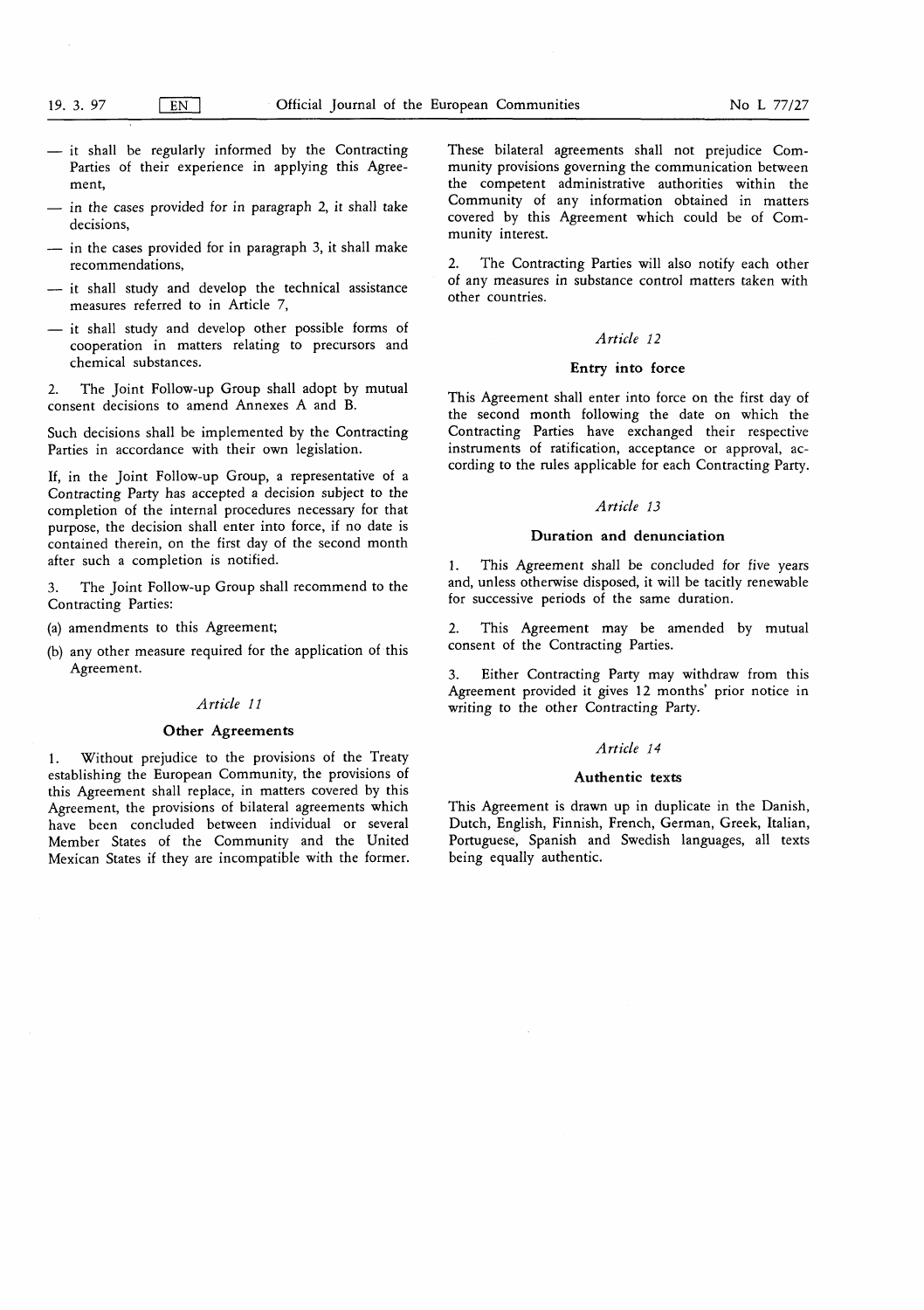Hecho en Bruselas, el trece de diciembre de mil novecientos noventa y seis.

Udfazrdiget i Bruxelles den trettende december nitten hundrede og seks og halvfems.

Geschehen zu Brüssel am dreizehnten Dezember neunzehnhundertsechsundneunzig.

Έγινε στις Βρυξέλλες, στις δέκα τρεις Δεκεμ<mark>β</mark>ρίου χίλια εννιακόσια ενενήντα

Done at Brussels on the thirteenth day of December in the year one thousand nine hundred and ninety-six.

Fait à Bruxelles, le treize décembre mil neuf cent quatre-vingt-seize.

Fatto a Bruxelles, addi tredici dicembre millenovecentonovantasei.

Gedaan te Brussel, de dertiende december negentienhonderd zesennegentig.

Feito em Bruxelas, em treze de Dezembro de mil novecentos e noventa e seis.

Tehty Brysselissa kolmantenatoista paivana joulukuuta vuonna tuhatyhdeksansataayhdeksankymmentakuusi.

Som skedde i Bryssel den trettonde december nittonhundranittiosex.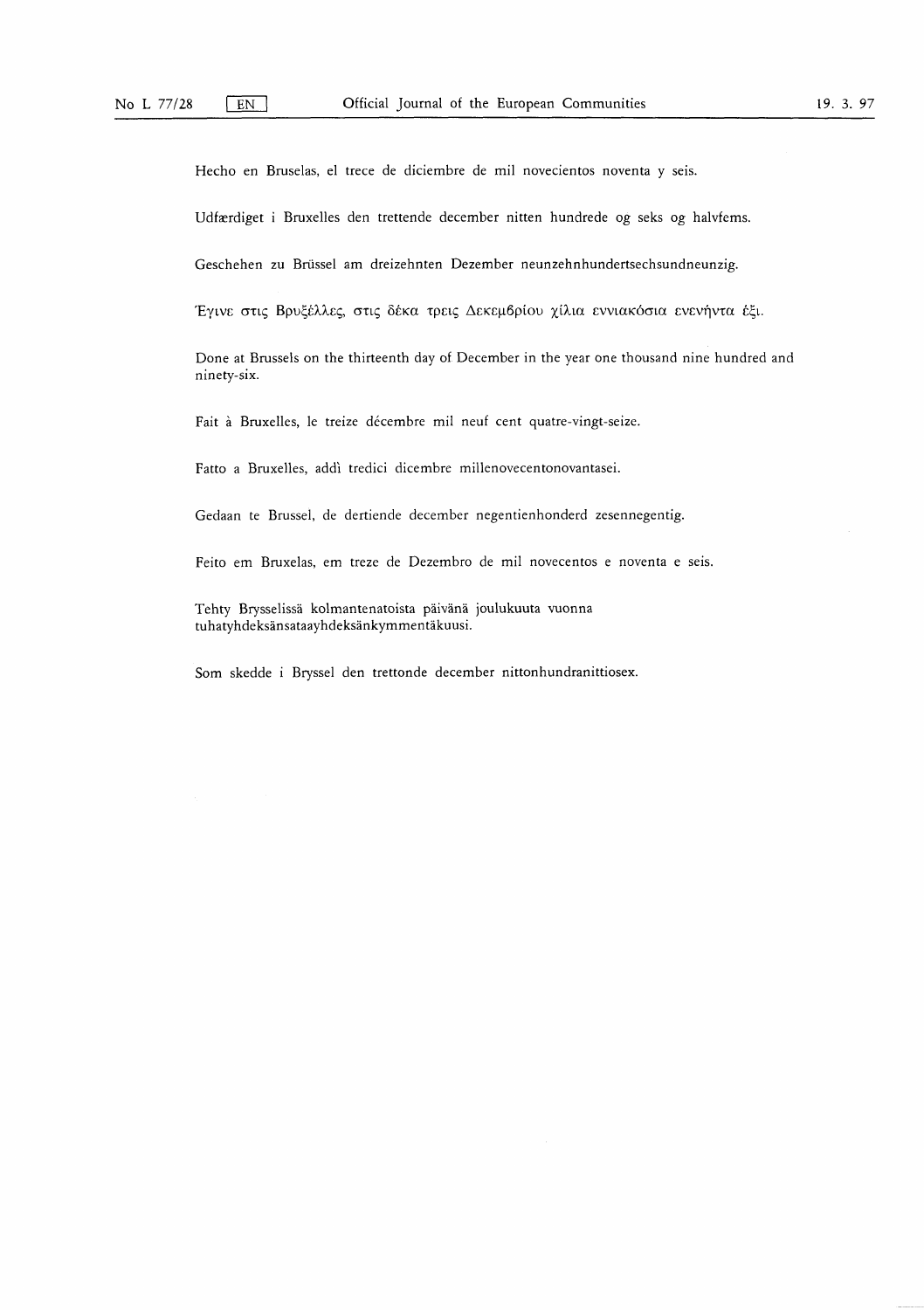Por la Comunidad Europea For Det Europæiske Fællesskab Für die Europäische Gemeinschaft Για την Ευρωπαϊκή Κοινότητα For the European Community Pour la Communauté européenne Per la Comunità europea Voor de Europese Gemeenschap Pela Comunidade Europeia Euroopan yhteisön puolesta För Europeiska gemenskapen

San Aloga

Por los Estados Unidos Mexicanos

 $\ell$